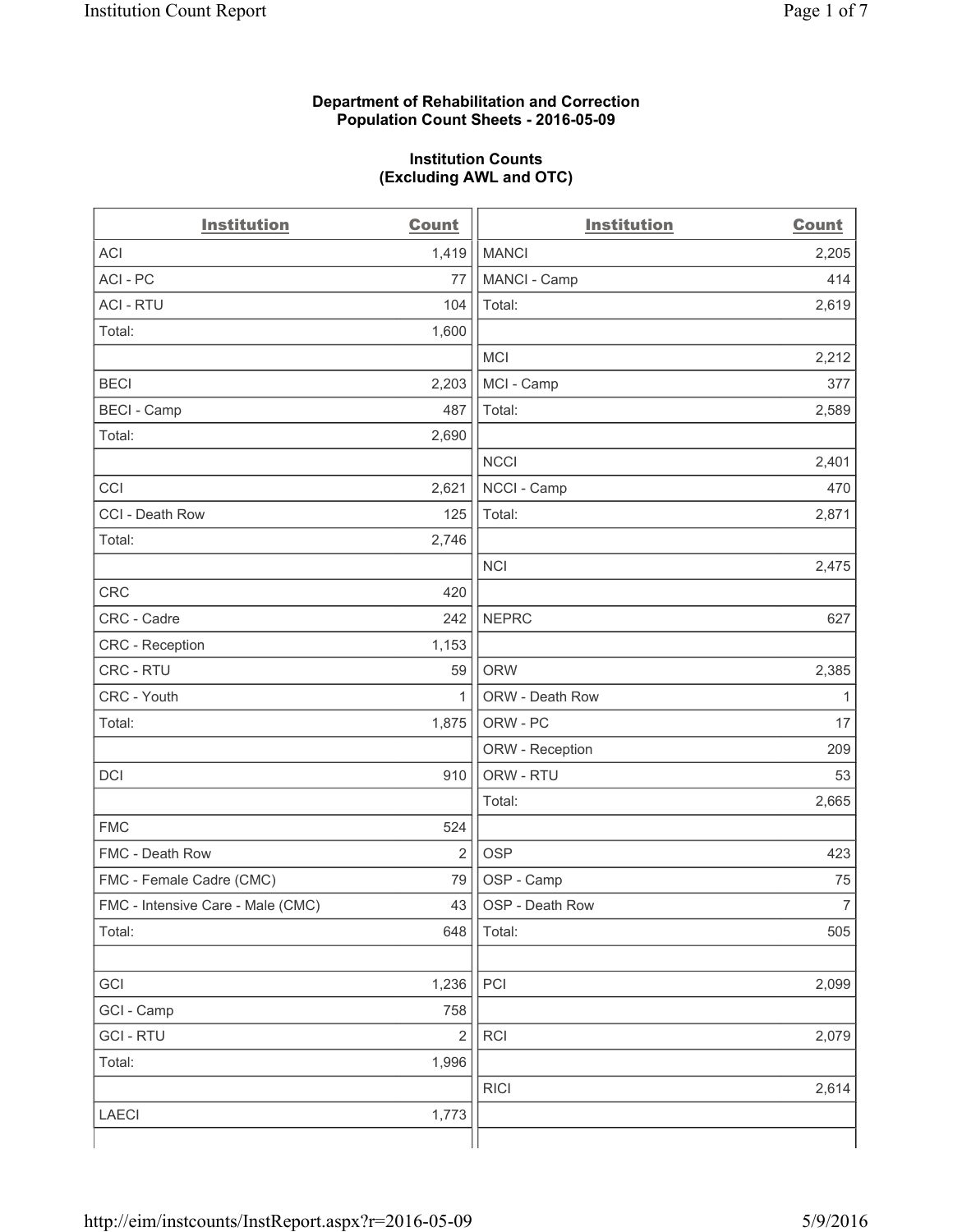|                          |       | SCI            |                          | 2,038  |
|--------------------------|-------|----------------|--------------------------|--------|
| LECI                     | 2,315 |                |                          |        |
| LECI - Camp              | 185   | SOCF           |                          | 1,169  |
| Total:                   | 2,500 | SOCF - RTU     |                          | 59     |
|                          |       | Total:         |                          | 1,228  |
| LOCI                     | 2,317 |                |                          |        |
|                          |       | <b>TCI</b>     |                          | 1,091  |
| LORCI                    | 187   | TCI - Camp     |                          | 433    |
| LORCI - Cadre            | 172   | Total:         |                          | 1,524  |
| <b>LORCI - Reception</b> | 1,282 |                |                          |        |
| Total:                   | 1,641 | <b>TOCI</b>    |                          | 1,068  |
|                          |       | TOCI - PC      |                          | 117    |
| <b>MACI</b>              | 462   | Total:         |                          | 1,185  |
| MACI - Minimum           | 1,278 |                |                          |        |
| Total:                   | 1,740 | <b>WCI</b>     |                          | 1,306  |
|                          |       | <b>WCI-RTU</b> |                          | 90     |
|                          |       | Total:         |                          | 1,396  |
|                          |       |                |                          |        |
|                          |       |                | <b>Total Population:</b> | 50,950 |

\* The Total Population includes 30 Offenders with Reason Codes 30 & 31. \*\* The Total Population includes 35 Offenders with Reason Code 0A.

# **Male Population by Security Level (Include AWL and Exclude OTC)**

| <b>Security Level</b>  |                   | <b>Body</b> | <b>AWL</b>     | $(-OTC)$ | <b>Total</b> |
|------------------------|-------------------|-------------|----------------|----------|--------------|
| Total Level 5          |                   | 108         | $\overline{2}$ | 2        | 108          |
| Total Level 4          |                   | 1,759       | 22             | 21       | 1,760        |
| Total Level 3          |                   | 12,320      | 170            | 137      | 12,353       |
| Total Level 2          |                   | 16,762      | 256            | 188      | 16,830       |
| Total Level 1          |                   | 15.491      | 200            | 93       | 15,598       |
| <b>Total Death Row</b> |                   | 136         | $\overline{2}$ | 2        | 136          |
|                        | <b>Total Male</b> | 46,576      | 652            | 443      | 46,785       |

## **Female Population by Institution (Include AWL and Exclude OTC)**

| <b>Institution</b>       | <b>Body</b> | <b>AWL</b> | $(-OTC)$ | <b>Total</b> |
|--------------------------|-------------|------------|----------|--------------|
| <b>DCI</b>               | 910         | 8          |          | 917          |
| <b>FMC</b>               | 26          | 3          |          | 28           |
| FMC - Female Cadre (CMC) | 79          |            |          | 79           |
| <b>NEPRC</b>             | 627         | 18         |          | 638          |
| <b>ORW</b>               | 2,385       | 61         | 28       | 2,418        |
|                          |             |            |          |              |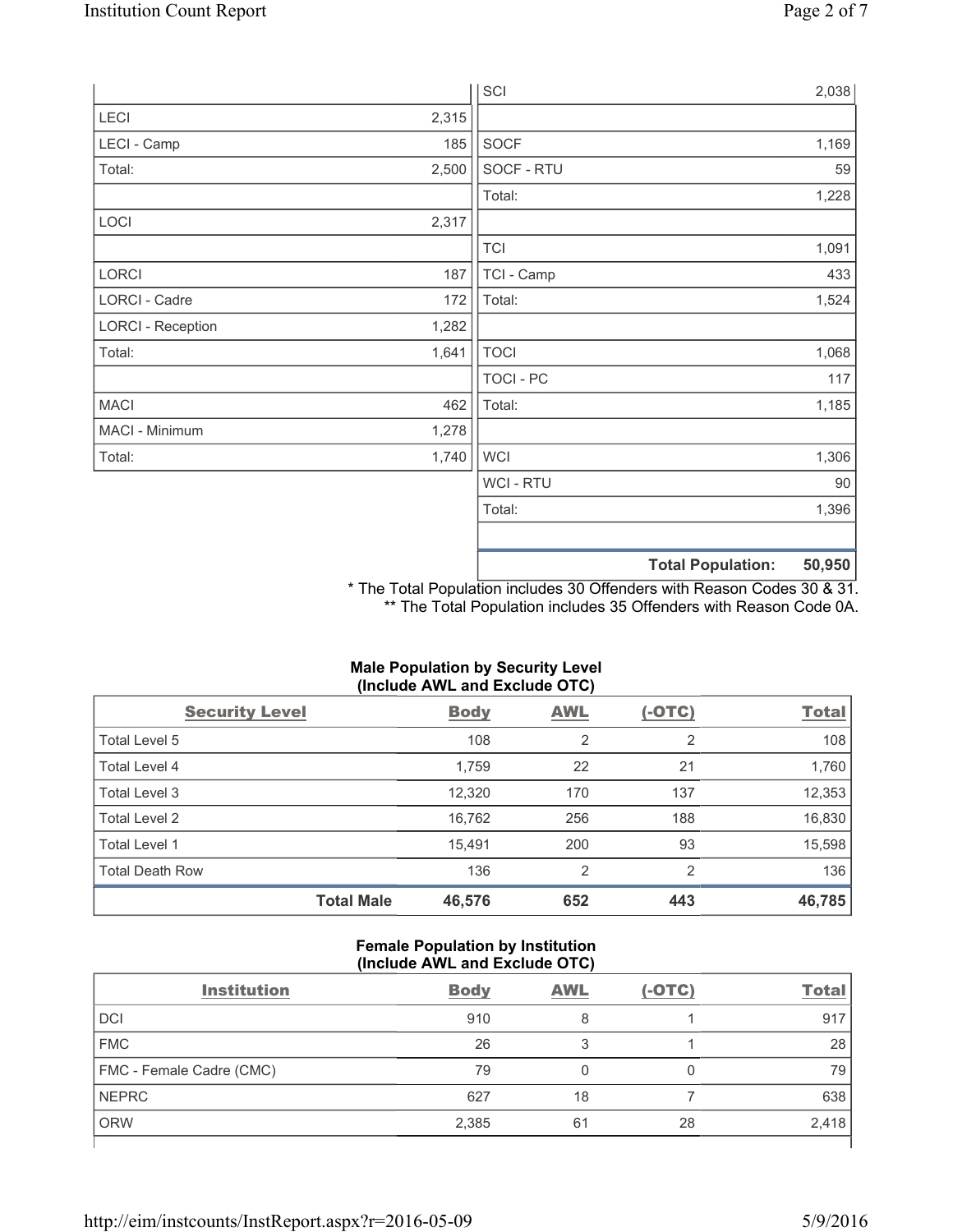| <b>ORW - Death Row</b> |                          |        | 0   |     |        |
|------------------------|--------------------------|--------|-----|-----|--------|
| ORW - PC               |                          | 17     | 0   |     |        |
| ORW - Reception        |                          | 209    |     |     | 210    |
| ORW - RTU              |                          | 53     |     |     | 53     |
|                        | <b>Total Female</b>      | 4,307  | 91  | 37  | 4,361  |
|                        | <b>Total Population:</b> | 50,883 | 743 | 480 | 51,146 |

#### **Male Population by Institution: Security Level 5 (Include AWL and Exclude OTC)**

|              | <b>Institution</b>   | <b>Body</b> | <b>AWL</b> | $(-OTC)$ | <b>Total</b> |
|--------------|----------------------|-------------|------------|----------|--------------|
| <b>MANCI</b> |                      |             |            |          |              |
| <b>OSP</b>   |                      | 105         |            |          | 105          |
| SOCF - RTU   |                      |             |            |          |              |
|              | <b>Total Level 5</b> | 108         |            |          | 108          |

# **Male Population by Institution: Security Level 4 (Include AWL and Exclude OTC)**

| <b>Institution</b>       |                      | <b>Body</b>    | <b>AWL</b>          | $(-OTC)$            | <b>Total</b>              |
|--------------------------|----------------------|----------------|---------------------|---------------------|---------------------------|
| CCI                      |                      | $\mathfrak{Z}$ | $\mathsf{O}\xspace$ | $\mathsf{O}\xspace$ | $\ensuremath{\mathsf{3}}$ |
| CRC                      |                      | $16$           | $\overline{2}$      | $\overline{2}$      | $16\,$                    |
| <b>FMC</b>               |                      | 1              | $\mathsf{O}\xspace$ | $\mathsf{O}\xspace$ | $\mathbf{1}$              |
| <b>LAECI</b>             |                      | 1              | $\mathsf{O}\xspace$ | $\mathsf{O}\xspace$ | 1                         |
| LOCI                     |                      | $\sqrt{3}$     | $\mathsf{O}\xspace$ | $\mathsf{O}\xspace$ | $\ensuremath{\mathsf{3}}$ |
| LORCI                    |                      | $\overline{2}$ | $\,$ 3 $\,$         | $\mathfrak{S}$      | $\sqrt{2}$                |
| <b>LORCI - Cadre</b>     |                      | 1              | $\mathbf 0$         | $\mathsf{O}\xspace$ | $\mathbf{1}$              |
| <b>LORCI - Reception</b> |                      | $\mathfrak{S}$ | $\mathsf{O}\xspace$ | $\mathsf{O}\xspace$ | $\ensuremath{\mathsf{3}}$ |
| <b>MANCI</b>             |                      | $10$           | $\mathsf{O}\xspace$ | $\mathsf{O}\xspace$ | $10$                      |
| NCI                      |                      | 3              | $\mathsf{O}\xspace$ | $\mathsf{O}\xspace$ | $\sqrt{3}$                |
| <b>OSP</b>               |                      | 312            | $\overline{2}$      | $\overline{2}$      | 312                       |
| RCI                      |                      | $\overline{4}$ | $\mathsf{O}\xspace$ | $\mathsf 0$         | 4                         |
| SOCF                     |                      | 1,136          | 13                  | 12                  | 1,137                     |
| SOCF - RTU               |                      | 54             | $\mathsf{O}\xspace$ | $\mathsf{O}\xspace$ | 54                        |
| <b>TCI</b>               |                      | 1              | $\mathsf{O}\xspace$ | $\mathbf 0$         | $\mathbf{1}$              |
| <b>TOCI</b>              |                      | 181            | $\overline{2}$      | $\overline{2}$      | 181                       |
| <b>TOCI - PC</b>         |                      | 19             | $\mathsf{O}\xspace$ | $\mathsf{O}\xspace$ | 19                        |
| WCI                      |                      | $\,6\,$        | $\mathsf{O}\xspace$ | $\mathsf{O}\xspace$ | $\,6\,$                   |
| <b>WCI-RTU</b>           |                      | $\mathfrak{S}$ | $\mathsf 0$         | $\boldsymbol{0}$    | $\sqrt{3}$                |
|                          | <b>Total Level 4</b> | 1,759          | 22                  | 21                  | 1,760                     |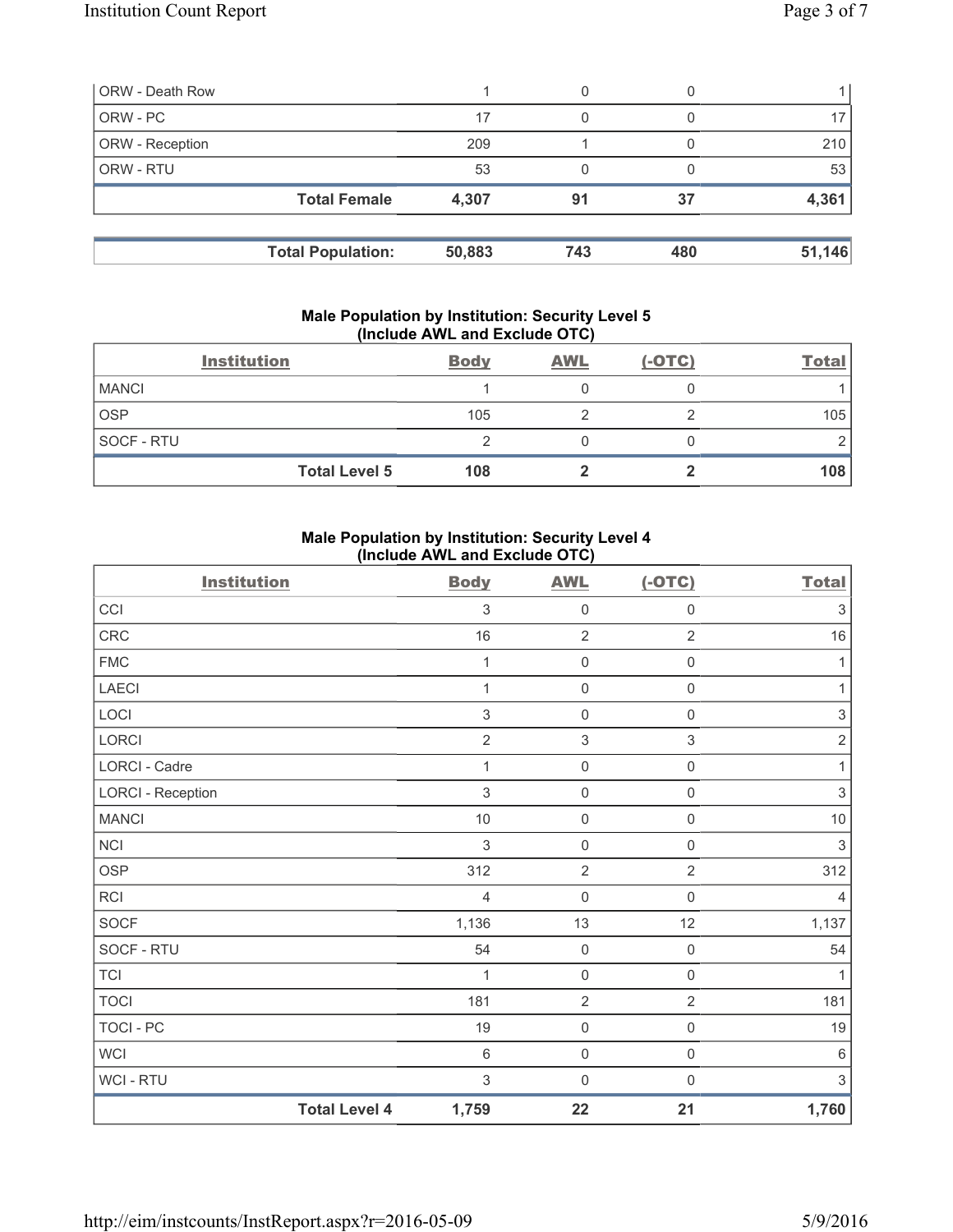| <b>Institution</b>                | <b>Body</b>               | <b>AWL</b>          | $(-OTC)$            | <b>Total</b>              |
|-----------------------------------|---------------------------|---------------------|---------------------|---------------------------|
| <b>ACI</b>                        | 21                        | $\mathsf{O}\xspace$ | $\mathsf{O}\xspace$ | 21                        |
| <b>BECI</b>                       | $\overline{4}$            | $\mathbf{1}$        | $\mathsf{O}\xspace$ | 5                         |
| CCI                               | $\overline{2}$            | $\mathsf 0$         | $\mathsf{O}\xspace$ | $\sqrt{2}$                |
| CRC                               | 117                       | 12                  | $\,8\,$             | 121                       |
| CRC - Cadre                       | 224                       | $\mathsf 0$         | $\mathsf{O}\xspace$ | 224                       |
| CRC - Reception                   | 1,035                     | 30                  | 22                  | 1,043                     |
| CRC - RTU                         | 49                        | $\mathsf{O}\xspace$ | $\mathsf 0$         | 49                        |
| CRC - Youth                       | 1                         | $\mathsf{O}\xspace$ | $\mathsf 0$         | 1                         |
| <b>FMC</b>                        | $\overline{4}$            | $\mathbf{1}$        | $\mathsf{O}\xspace$ | 5                         |
| FMC - Intensive Care - Male (CMC) | $\overline{4}$            | $\mathsf 0$         | $\mathsf 0$         | 4                         |
| <b>LAECI</b>                      | 3                         | $\mathbf 0$         | $\mathsf 0$         | $\ensuremath{\mathsf{3}}$ |
| <b>LECI</b>                       | 2,286                     | 15                  | 13                  | 2,288                     |
| LOCI                              | 1                         | $\mathbf 0$         | $\mathsf 0$         | 1                         |
| LORCI                             | 71                        | 27                  | 25                  | 73                        |
| LORCI - Cadre                     | 123                       | $\mathsf{O}\xspace$ | $\mathsf{O}\xspace$ | 123                       |
| <b>LORCI - Reception</b>          | 928                       | $\mathbf{1}$        | $\mathsf 0$         | 929                       |
| <b>MANCI</b>                      | 2,157                     | 26                  | 22                  | 2,161                     |
| <b>NCCI</b>                       | $\boldsymbol{9}$          | $\mathbf{1}$        | $\mathbf{1}$        | 9                         |
| <b>NCI</b>                        | $\overline{4}$            | $\mathbf{1}$        | 1                   | 4                         |
| PCI                               | 43                        | 1                   | $\mathsf 0$         | 44                        |
| <b>RCI</b>                        | 1,904                     | 28                  | 22                  | 1,910                     |
| <b>RICI</b>                       | 3                         | $\mathsf{O}\xspace$ | $\mathsf 0$         | 3                         |
| SCI                               | 17                        | $\mathsf{O}\xspace$ | $\mathsf 0$         | 17                        |
| <b>SOCF</b>                       | 32                        | $\mathsf{O}\xspace$ | $\mathsf 0$         | 32                        |
| SOCF - RTU                        | $\ensuremath{\mathsf{3}}$ | $\mathsf 0$         | $\mathsf{O}\xspace$ | $\ensuremath{\mathsf{3}}$ |
| TCI                               | 1,038                     | $\boldsymbol{9}$    | 9                   | 1,038                     |
| TCI - Camp                        | $\mathbf{1}$              | $\mathsf{O}\xspace$ | $\mathsf{O}\xspace$ | 1                         |
| <b>TOCI</b>                       | 791                       | $\overline{7}$      | $\,6\,$             | 792                       |
| <b>TOCI - PC</b>                  | 98                        | $\mathsf{O}\xspace$ | $\mathsf{O}\xspace$ | 98                        |
| <b>WCI</b>                        | 1,262                     | $10$                | $\,8\,$             | 1,264                     |
| WCI - RTU                         | 85                        | $\mathsf{O}\xspace$ | $\mathsf 0$         | 85                        |
| <b>Total Level 3</b>              | 12,320                    | 170                 | 137                 | 12,353                    |

# **Male Population by Institution: Security Level 3 (Include AWL and Exclude OTC)**

## **Male Population by Institution: Security Level 2 (Include AWL and Exclude OTC)**

| Institution | <b>Body</b>                 | <b>AWL</b> |           |
|-------------|-----------------------------|------------|-----------|
| <b>ACI</b>  | 70 <sub>4</sub><br>$\sim$ 1 |            | 70C<br>∠∪ |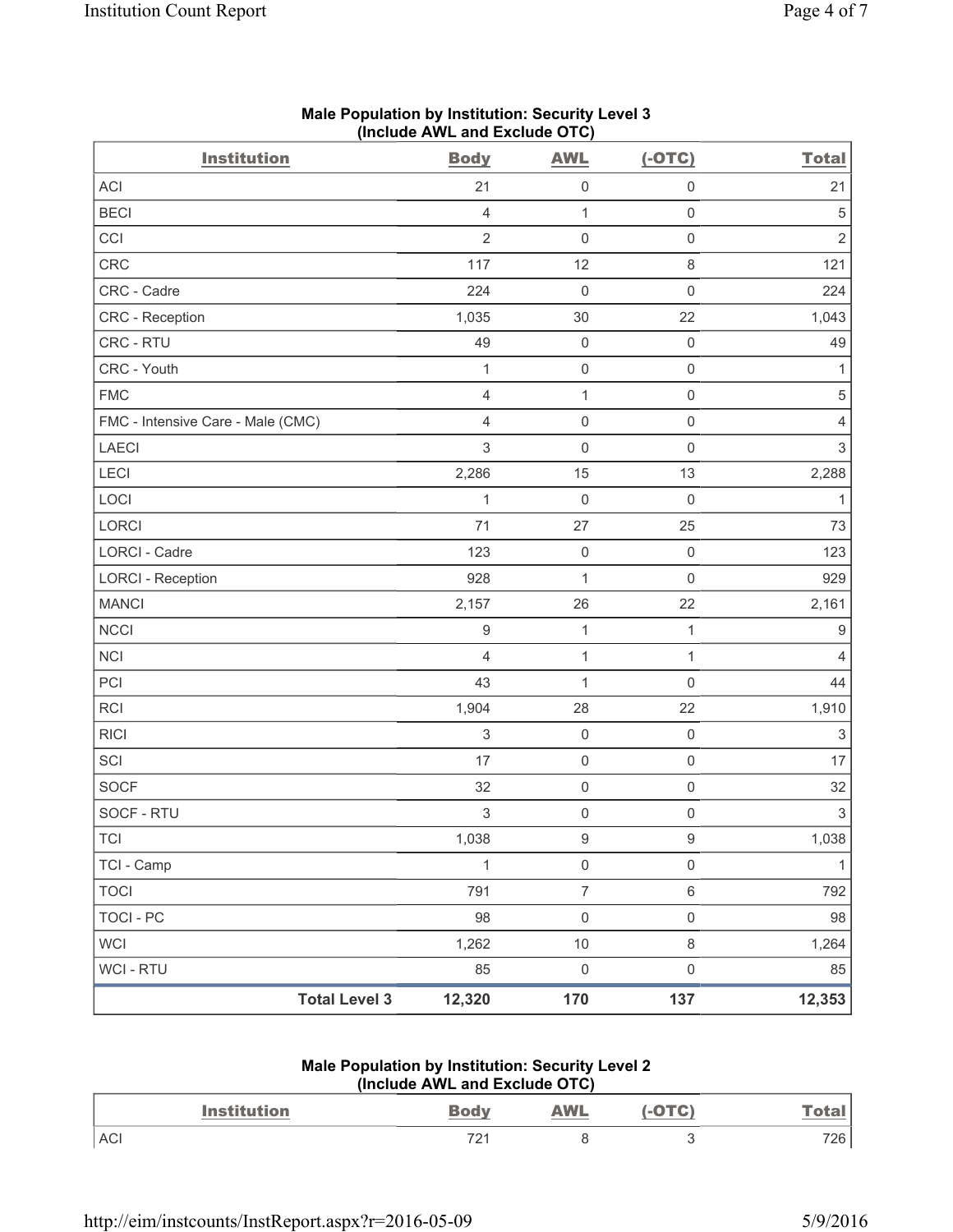| <b>Total Level 2</b>              | 16,762           | 256                 | 188                       | 16,830           |
|-----------------------------------|------------------|---------------------|---------------------------|------------------|
| <b>WCI-RTU</b>                    | $\mathbf{1}$     | $\mathsf{O}\xspace$ | $\mathsf 0$               | $\mathbf{1}$     |
| <b>WCI</b>                        | 37               | $\mathsf{O}\xspace$ | $\mathsf 0$               | 37               |
| <b>TOCI</b>                       | $10$             | $\mathsf{O}\xspace$ | $\mathsf{O}\xspace$       | $10$             |
| <b>TCI</b>                        | 10               | $\mathsf{O}\xspace$ | $\mathsf{O}\xspace$       | 10               |
| SCI                               | 899              | 13                  | 10                        | 902              |
| RICI                              | 1,558            | 36                  | 28                        | 1,566            |
| <b>RCI</b>                        | 171              | $\mathbf 1$         | $\mathbf 0$               | 172              |
| PCI                               | 734              | $\boldsymbol{9}$    | $\,$ 5 $\,$               | 738              |
| <b>NCI</b>                        | 1,683            | 22                  | 18                        | 1,687            |
| NCCI - Camp                       | 21               | $\mathbf 0$         | $\mathsf 0$               | 21               |
| <b>NCCI</b>                       | 1,573            | 14                  | 10                        | 1,577            |
| MCI - Camp                        | $\mathbf{1}$     | $\mathsf 0$         | $\mathbf 0$               | 1                |
| MCI                               | 1,655            | 20                  | 13                        | 1,662            |
| <b>MANCI</b>                      | 17               | $\mathbf 1$         | $\mathbf{1}$              | 17               |
| <b>MACI</b>                       | 462              | $\,6$               | $\,6\,$                   | 462              |
| <b>LORCI - Reception</b>          | 271              | $\mathbf{1}$        | 1                         | 271              |
| LORCI - Cadre                     | 46               | $\mathbf 0$         | $\mathsf 0$               | 46               |
| <b>LORCI</b>                      | 94               | 31                  | 29                        | 96               |
| LOCI                              | 1,255            | 5                   | $\overline{4}$            | 1,256            |
| LECI                              | 21               | $\mathsf 0$         | $\mathbf 0$               | 21               |
| LAECI                             | 1,124            | 24                  | 20                        | 1,128            |
| GCI                               | 753              | 13                  | $\overline{7}$            | 759              |
| FMC - Intensive Care - Male (CMC) | 15               | $\mathsf{O}\xspace$ | $\mathsf{O}\xspace$       | 15               |
| <b>FMC</b>                        | $\overline{7}$   | $\mathsf{O}\xspace$ | $\mathsf 0$               | $\overline{7}$   |
| CRC - RTU                         | $\boldsymbol{9}$ | $\mathsf{O}\xspace$ | $\mathsf{O}\xspace$       | $\boldsymbol{9}$ |
| CRC - Reception                   | 70               | $\,8\,$             | $\,6\,$                   | 72               |
| CRC - Cadre                       | 17               | $\mathsf 0$         | $\mathsf 0$               | 17               |
| CRC                               | 149              | 4                   | $\ensuremath{\mathsf{3}}$ | 150              |
| CCI                               | 1,822            | 16                  | $\,8\,$                   | 1,830            |
| <b>BECI</b>                       | 1,415            | 24                  | 16                        | 1,423            |
| <b>ACI - RTU</b>                  | 65               | $\mathsf 0$         | $\mathsf 0$               | 65               |
| ACI - PC                          | 76               | $\mathsf{O}\xspace$ | $\mathsf{O}\xspace$       | 76               |

# **Male Population by Institution: Security Level 1 (Include AWL and Exclude OTC)**

| <b>Institution</b> | <b>Body</b> | <b>AWL</b> | $(-OTC)$ | <b>Total</b> |
|--------------------|-------------|------------|----------|--------------|
| <b>ACI</b>         | 677         |            |          | 683          |
| $ACI - PC$         |             |            |          |              |
| <b>ACI - RTU</b>   | 39          |            |          | 39           |